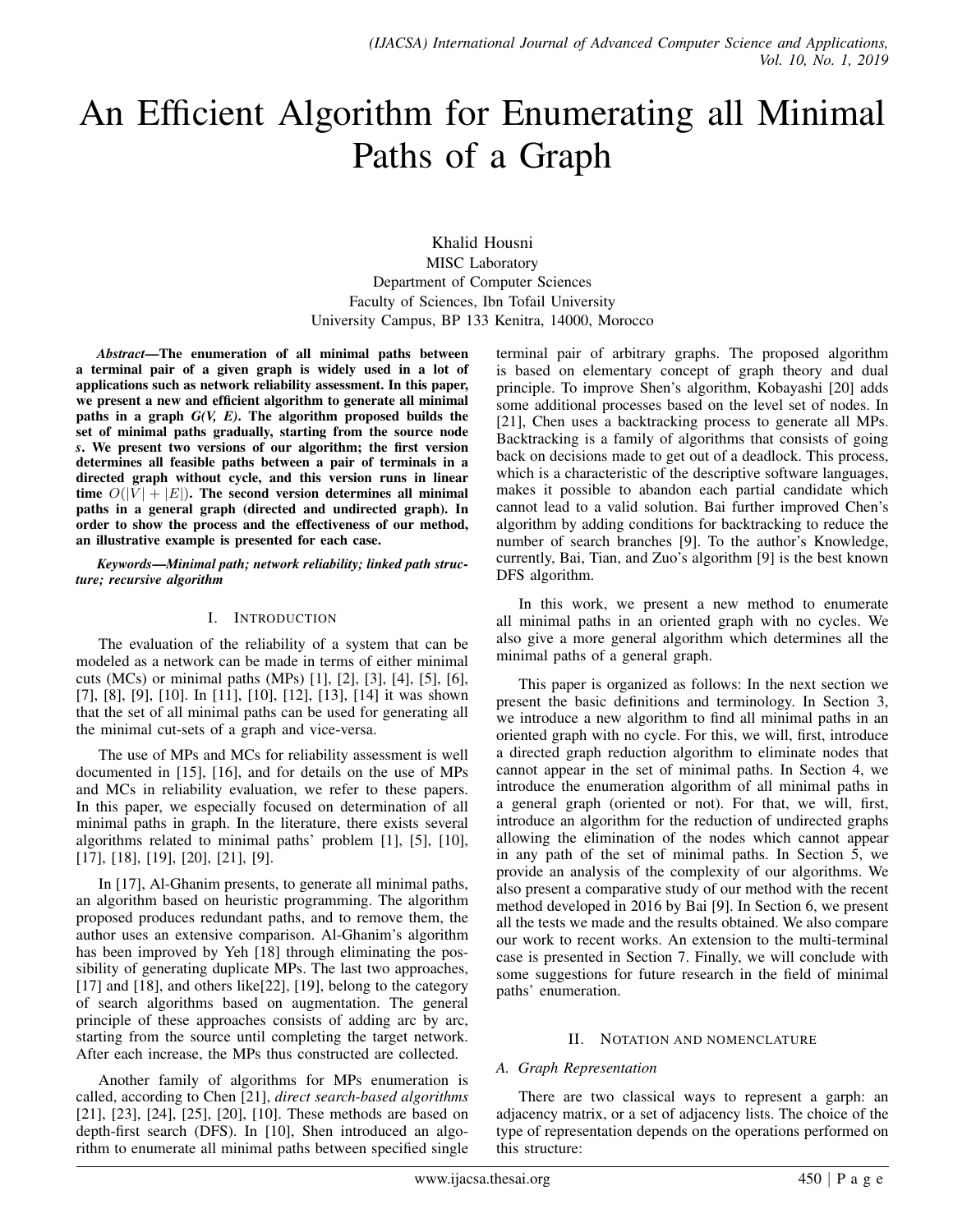

Fig. 1. Example of networks indexed by nodes: (a) undirected network and its oriented representation (b).(c) reduction result of the graph b. (d) Oriented network without cycle. (e) reduction result of the graph d.

- for the representation by the adjacency matrix, the verification of the existence of an arc between two given vertices is in  $O(1)$ , whereas the search for the neighbors of a given vertex is in  $O(n)$ .
- for the representation by the adjacency list, the verification of the existence of an arc between two given vertices is in  $O(n)$ , whereas the search for the neighbors of a given vertex is in  $O(1)$ .

In our case, we have opted for the adjacency list representation because the most common operation is the traversal of the list of neighbors. The graph (a) of Fig. 1 and its oriented representation (b) will be represented by the following list: L  $=\{(1, 2, 3), (0, 2, 3, 4, 5), (0, 1, 5), (0, 1), (1, 5, 6), (1, 2,$ 4, 6),  $(4, 5)$ . L[0]= $(1, 2, 3)$  is outgoing nodes list of node 0.  $L[1] = (0, 2, 3, 4, 5)$  is outgoing nodes list of node 1, etc.

In this paper, we opted for using the oriented representation of the graphs. Thus, in the case of an undirected graph, it is necessary to convert the non-oriented edges into oriented edges. For this, we used the traditional Hagstrom technique that involves replacing each undirected edge by two directed edges with the opposite direction [26].

## *B. Notations*

Let  $G = (V, E)$  be a graph with  $n = |V|$  vertices and  $m = |E|$  edges. One refers to source vertex by *s* and to sink vertex by *t*. For a vertex  $v \in V$ , we denote by  $\Gamma(v)$ , the set of all vertices in  $V$  that are adjacent to  $v$ . In the case of directed graph, for any vertex  $v \in V$ , the incoming neighborhood (also called predecessors) of *v* is defined as  $\Gamma^{-}(v) = \{u \in V/(u, v) \in \overline{E}\}\$ and the outgoing neighborhood (also called successors) of *v* is defined as  $\Gamma^+(v) = \{u \in$  $V/(v, u) \in E$ . We denote by  $\Gamma^{+*}(v) = \{u \in \Gamma^{+}(v)/\forall x \in$  $\Gamma^-(u)$ ,  $State[x] = 'examined'$ } all the outgoing neighbors of which all the incoming neighborhood are already processed. One refers to the set of all incoming neighbors who are already processed by  $\Gamma^{-*}$  and by  $\Gamma^{+nt}$  the set of outgoing neighbors who are not yet processed. *G/u* is the vertex-induced sub graph  $G(V \setminus \{v\}, E')$  for  $v \in V$  where  $E' = \{(p,q) \in E / p \neq v \text{ and } q \neq v\}.$ Likewise, for edge *e*∈*E*, *G*/*e*= (*V*, *E*\{*e*}) is the edge-induced sub graph. We refer to a path  $\pi = (a_1 \rightarrow a_2 \rightarrow a_3 \dots \rightarrow a_k)$  by its natural sequence of vertices  $(a_1, a_2, a_3, \ldots, a_k)$  such that any two consecutive vertices  $x_i$  and  $x_{i+1}$  are connected by an arc of G:  $\forall i$ ,  $0 \leq i \leq n-1$ ,  $(x_i, x_{i+1}) \in E$ . A path  $\pi$  from *s* to *t* is denoted by *st-path*. We noted by  $P_{st}$  the set of all st-minimal paths in *G*. A node or edge is called invalid if and only if it cannot appear in any path in the  $P_{st}$  set. An active node is defined as any processed node having at least one of its outgoing neighbors not yet processed.

A path  $\pi$  in *G* is called minimal if no vertex occurs more than once (also called elementary path). In a directed graph without cycle, all paths are minimal paths. A path can have a single vertex and be of length 0.

# *C. Functions and Abbreviations*

In this sub-section, we describe the functions used in our algorithms:

push: this function adds an item to a collection. pop: this function returns and removes an item from a stack. AMG: this function extends a path to other nodes. LsOC: Lines of Code. LOC: Line of Code.

## III. ENUMERATING ALL MINIMAL PATHS IN AN ORIENTED GRAPH WITH NO CYCLES

In this section, we introduce a new minimal path enumeration algorithm in a directed graph with no cycles. First, we will introduce a graph reduction algorithm to remove edges and nodes that cannot appear in the paths of the set of minimal paths  $P_{st}$ . The aim of this operation is to reduce the execution time that is in  $O(|V| + |E|)$  while eliminating the invalid arcs and nodes. In a second step, we will give our algorithm for enumeration of minimal paths.

# *A. Graph Reduction*

We call reduction of the graph, the operation of of removing, from the graph, all nodes and arcs that can not appear in any path in the minimum path set  $P_{st}$ .

In the next two sub-sections, we detail the different steps which will enable us to reduce the graph. Thereafter, the complete algorithm is given in algorithm1.

*1) Delete Edges from a Graph:* At the beginning, we remove all incoming arcs to the source *s*,  $\{(x, s) \in E\}$ , because the starting node is *s* and the searched paths are minimal paths, so no arc in the set  $\{(x, s) \in E\}$  cannot be appeared in the paths of  $P_{s,t}$  (a path cannot contain the node *s* twice). The same applies to the arcs  $\{(t, y) \in E\}$ because the destination node is *t*.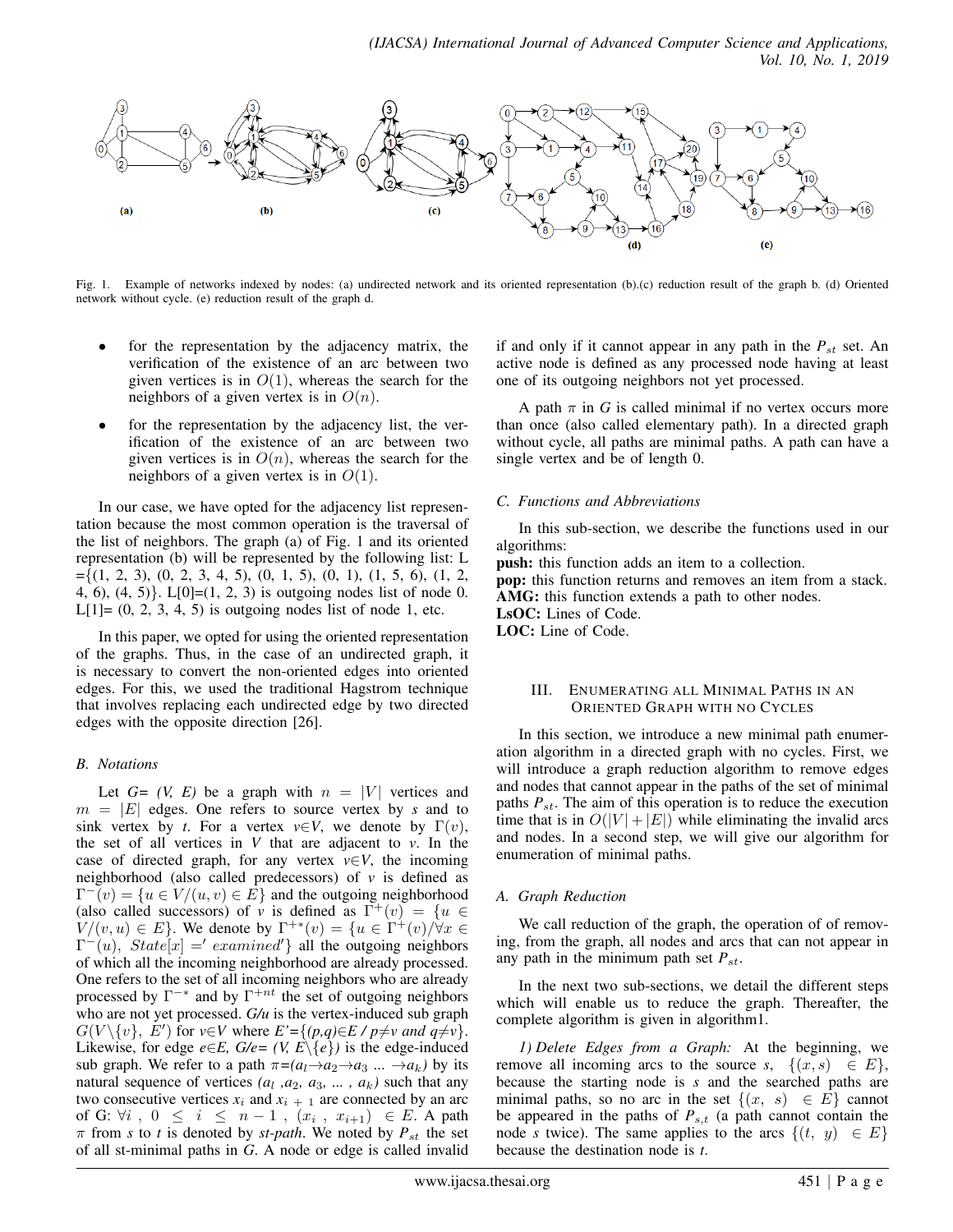*2) Delete Vertices from a Graph:* All nodes in the set *V* \  $\{s, t\}$  cannot be starting nodes, because all paths in the set  $P_{st}$ start from *s*. Similarly, these nodes cannot be destination nodes. From this remark, all the nodes of  $V \setminus \{s, t\}$  must have the following two characteristics:  $\{x \in V \setminus \{s\} / \operatorname{card}(\Gamma^{-}(x)) \neq \emptyset\}$ 0} and  $\{x \in V \setminus \{t\} / \operatorname{card}(\Gamma^+(y)) \neq 0\}$ . Consequently the nodes of  $V\{s, t\}$  whose  $\{x \in V \setminus \{s\} \mid card(\Gamma^{-}(x)) =$ 0} or  $\{x \in V \setminus \{t\} \}/card (\Gamma^+(x)) = 0\}$  cannot be intermediate nodes between *s* and *t* and should be deleted.

Note: When a node is deleted, the arcs linking this node to the graph will also be deleted. So we have  $G\backslash v =$  $G(V \setminus \{v\}, E')$  where  $E' = \{(p, q) \in E / p \neq v \text{ and } q \neq 0\}$  $v$ .

After each deletion of a node, the nodes' validity testing process will be iterated on these predecessors in the case of the nodes' checking  $\{x \in V \setminus \{t\} \}/\operatorname{card}(\Gamma^+ (y)) =$ 0, and on the successors for the nodes checking  $\{x \in$  $\overline{V} \setminus \{s\}$  / card  $(\Gamma^{-}(x)) = 0$ .

Algorithm 1 Oriented\_graph\_reduction $(G, s, t)$ 

```
1: for all y \in \Gamma^-(s) do
 2: E \leftarrow E \setminus (y, s)3: end for
 4: for all y \in \Gamma^+(t) do
 5: E \leftarrow E \setminus (t, y)6: end for
 7: for all x \in V \setminus \{s\} do
 8: if card(\Gamma^{-}(x)) = 0 then
 9: To\_delete \leftarrow To\_delete \cup x10: end if
11: end for
12: while To\_delete is not empty do
13: x \leftarrow element from To\_delete14: To\_delete \leftarrow To\_delete - \{x\}15: for all y \in \Gamma^+(x) do
16: if card(\Gamma^{-}(x)) = 1 then
17: To\_delete \leftarrow To\_delete \cup \{x\}18: end if
19: end for
20: G \leftarrow G \backslash x21: end while
22: for all x \in V \setminus \{t\} do
23: if card(\Gamma^+(x)) = 0 then
24: To\_delete \leftarrow To\_delete \cup x25: end if
26: end for
27: while To\_delete\ is\ not\ empty do
28: x \leftarrow element from To\_delete29: To\_delete \leftarrow To\_delete - \{x\}30: for all y \in \Gamma^{-}(x) do
31: if card(\Gamma^+(x)) = 1 then
32: To\_delete \leftarrow To\_delete \cup \{x\}33: end if
34: end for
35: G \leftarrow G \backslash x36: end while
```
*3) Illustration on an Example:* Consider a graph shown in Fig. 1(d) where the source node *s=3* and sink node *t=16*.

# *Delete edges*

LsOC 1,2 and 3: the arc (0,3) will be removed.

LsOC 4,5 and 6: the arcs  $(16,14)$  and  $(16,18)$  will be removed. *Delete vertices*

LsOC 7, 8, 9, 10 and 11: these LsOC initialize the stack of vertices to be deleted by all vertices that have card( $\Gamma^{-}$ ) = 0, in our case by 0, 18.

LsOC from 12 to 21: this loop treats the nodes of the stack of vertices to delete as follows:

- a node is retired from the stack; it is noted by x.
- any element y of  $\Gamma^+(x)$  whose  $card(\Gamma^-(y)) = 1$  is added to the stack.
- delete vertices  $x$  from a graph.

Table I below gives the various iterations of the loop. A line represents one iteration of the loop. Column 1 shows the contents of the  $T_0$  delete' stack at the beginning of the loop. Column 2 shows the element removed from the stack. Column 3 shows the nodes to be added to the stack of nodes to be removed. The content of the stack after the addition of these nodes is given in column 4. Column 5 shows the accumulation of the deleted nodes. Deleting a node implies deleting all the arcs connect to that node. Column 6 shows the accumulation of deleted arcs.

LsOC from 22 to 26: these LsOC initializes the stack of vertices to delete by all vertices that have card( $\Gamma^+(x)$ ) = 0, in our case by  $\{20\}$ .

LsOC 27 to 36: these LsOC treats the nodes of the stack of vertices to delete. Table II below presents the various iterations of the loop.

The result of the reduction process is shown in Figure 1.e.

# *B. The Enumeration of all Minimal Paths in Directed Graph without Cycle*

*1) The principle of the algorithm:* Starting from the fact that the minimal paths linking a source node *s* to another node *x* can be obtained from the lists of minimal paths linking *s* to the predecessors of *x* by applying a simple increase of the paths *eq. 1*, the main idea of our method is to build, little by little, all minimal paths  $P_{st}$ . The algorithm starts with an initialization of  $P_{ss}$  by the set  $\{(s)\}\)$ . Afterwards, the algorithm constructs all the possible paths of the outgoing neighbors of *s* who's all the predecessors are already processed. Let's note by Γ +∗ all the outgoing neighbors of which all the predecessors are already processed. The process is thus repeated passing each time to the outgoing neighbors whose predecessors are already processed until the processing of node *t*.

$$
P_{SX} = \bigcup_{Y \in \Gamma^{-}(X)} \bigcup_{\pi \in P_{SY}} AGM(\pi, x)
$$
 (1)

The construction of the possible paths for a node *x* from the paths of its predecessors is made by a simple increase of these paths (eq.2).

$$
P_{SX} = \{AGM(\pi, x) \text{ for each } \pi \in P_{SY} \text{ for each } y \text{ in } \Gamma^-(X)\}\
$$
 (2)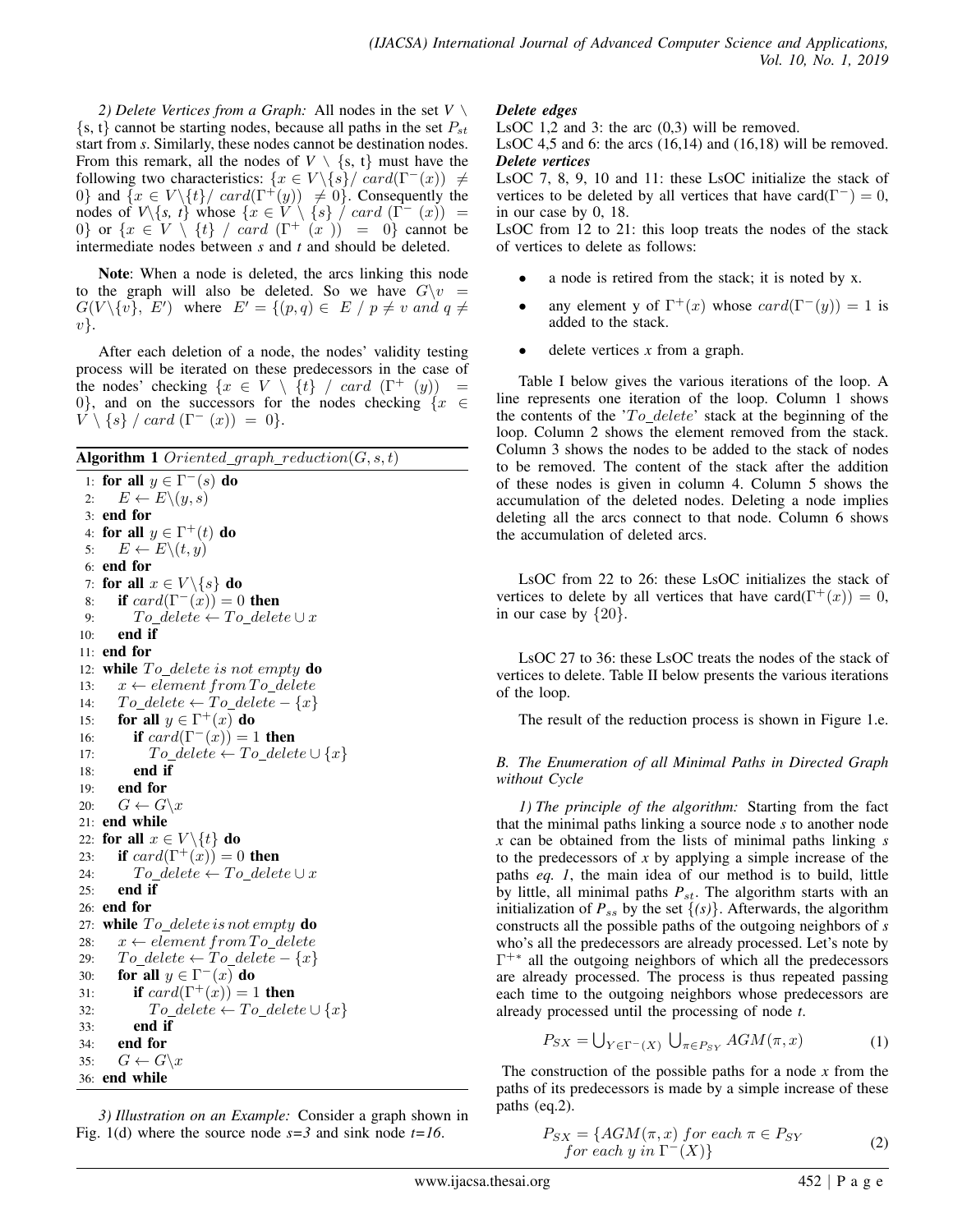TABLE I. ILLUSTRATION OF THE GRAPH REDUCTION ALGORITHM (ALGORITHM 1). LINES OF CODE BETWEEN 12 AND 21.

| Stack of vertices | The current    | Vertices to add | Stack of vertices | Accumulation of    | Accumulation of deleted arcs                                                 |
|-------------------|----------------|-----------------|-------------------|--------------------|------------------------------------------------------------------------------|
| to delete         | element        | to to delete    | to delete         | deleted nodes      |                                                                              |
| ${0, 18}$         |                |                 | 18<br><u>.</u>    |                    | (0.3)                                                                        |
| 2, 18             |                |                 | 12.<br>18         | [0, 2]             | $(2,4)$ , $(2,12)$ , $(0,3)$                                                 |
| [12, 18]          | $\overline{ }$ |                 | 18                | 2.12               | $(12,11), (12,15), (2,4), (2,12), (0,3)$                                     |
| 18                | 18             | $\sim$          |                   | $\{0, 2, 12, 18\}$ | $(18,17)$ , $(18,19)$ , $(12,11)$ , $(12,15)$ , $(2,4)$ , $(2,12)$ , $(0,3)$ |

TABLE II. ILLUSTRATION OF THE GRAPH REDUCTION ALGORITHM (ALGORITHM 1). CODE LINES BETWEEN 27 AND 36.

| Stack of vertices | The current | Vertices to add          | Stack of vertices | Accumulation of        | Accumulation of deleted arcs                                                                             |
|-------------------|-------------|--------------------------|-------------------|------------------------|----------------------------------------------------------------------------------------------------------|
| to delete         | element     | to to delete             | to delete         | deleted nodes          |                                                                                                          |
| ${20}$            | 20          | 15.19                    | {15.19}           | 20                     | (15,20), (17,20), (19,20)                                                                                |
| $\{15, 19\}$      |             |                          | [19]              | ${15, 20}$             | $(17,15)$ , $(15,20)$ , $(17,20)$ , $(19,20)$                                                            |
| [19]              | 19          |                          |                   | 19.15.20               | $(17,19)$ , $(17,15)$ , $(15,20)$ , $(17,20)$ , $(19,20)$                                                |
| 17                |             |                          | 14                | 17, 19, 15, 20         | $(14,17)$ , $(17,19)$ , $(17,15)$ , $(15,20)$ , $(17,20)$ , $(19,20)$                                    |
| (14)              |             |                          |                   | 14, 17, 19, 15, 20     | $(16,14)$ , $(11,14)$ , $(14,17)$ , $(17,19)$ , $(17,15)$ , $(15,20)$ , $(17,20)$ , $(19,20)$            |
| {11}              |             | $\overline{\phantom{a}}$ |                   | 11, 14, 17, 19, 15, 20 | $(4,11)$ , $(16,14)$ , $(11,14)$ , $(14,17)$ , $(17,19)$ , $(17,15)$ , $(15,20)$ , $(17,20)$ , $(19,20)$ |

*AGM* is defined as follows:

$$
if \ \pi = (x_1 \to x_2 \dots x_n) \ thenAGM(\pi, y) = (x_1 \to x_2 \dots x_n \to y)
$$
 (3)

*2) The proof of correction and termination:* The graph is without any cycle, which implies  $\exists x \in V / \Gamma^{-1}(x) = 0$ . Knowing that the graph is reduced then:

 $card({x \in V / \Gamma^{-}(x) = 0}) = card({s}) = 1.$ 

The graph is without any cycle so the vertex-induced subgraph G\s is also without cycle; this implies  $\exists y \in G \setminus s$  such that  $\Gamma^{-}(y) = 0$  and  $card(\{ y \in V \setminus s \mid \Gamma^{-}(y) = 0 \}) \geq 1$ . Since  $\Gamma^{-} (y) \neq 0$  in *G* so  $y \in \Gamma^{+} (s)$  ( $\Gamma^{-} (y) = 0$  is the result of the deletion of *s* from *G*). Thus the nodes of the graph will be explored from the source *s* until the last node of the graph *t* whose  $\Gamma^+(t) = 0$ .

The fact that the size of the graph is reduced from one iteration to another, implies the termination of the algorithm.

To optimize the algorithm in terms of memory space, we proceed as follows: let x be the current node (LOC 21: the element extracted from  $To_Treat$  and let  $y \in \Gamma^{-*}(x)$ . At the level of LsOC 22 to 26, if the current node  $x$  is the last node of the set  $\Gamma^+(y)$  which is not yet processed, so we move all the minimal paths of  $P_{sy}$ , after having increased them, to  $P_{sx}$ . This decision is made because all these successors are already processed, so  $P_{s\gamma}$  will never be used in the process of building paths for nodes that have not yet been processed.

#### *C. Illustration on an Example*

Considering the reduced graph in Fig. 1(e) where the source node *s=3* and sink node *t=16*.

Firstly, we initialize the set  $P_{ss}$  by  $\{(s)\}\)$ , in our case  $P_{33} = \{(3)\}\$ and the list of vertices to treats by all elements of  $\Gamma^{+*}(s)$ , in our case  $\{1, 7\}$ . Table III presents the various iterations of the loop (iterations from 20 to 32);

- Column 1 shows the contents of the list  $To_Treat$  at the beginning of the loop.
- Column 2 shows the the node that is retrieved from  $To$  Treat (LOC 21).
- Column 3 shows the sets  $P_{sx}$  (LsOC from 22 to 26).

#### Algorithm 2  $MPs\_DirectedGraph(G, s, t)$

- 1: input data:
- 2:  $G=(V,E)$ : a graph oriented without cycle;
- 3: s , t: node; // source and terminal node
- 4: local variables:
- 5: x,y: node;
- 6:  $To$   $Treat$ : list of nodes;
- 7: Begin
- 8: Oriented graph reduction  $(G, s, t)$
- 9:  $To_Treat \leftarrow \{\emptyset\}$
- 10: for all  $x \in V \backslash \{s\}$  do
- 11:  $P_{SX} \leftarrow \emptyset$
- 12:  $State(x) \leftarrow "not reached"$
- 13: end for
- 14:  $P_{SS} \leftarrow \{(s)\}$
- 15:  $State(s) \leftarrow treated$
- 16: for all  $x \in \Gamma^{+*}(s)$  do
- 17:  $push(x, To_Treat)$
- 18:  $State(x) \leftarrow "reached"$
- 19: end for
- 20: while  $To_Treat$  is not empty do
- 21:  $x \leftarrow pop(To \text{ Treat});$
- 22: for all  $y \in \Gamma^{-}(x)$  do
- 23: **for all**  $\pi \in P_{Sy}$  **do**
- 24:  $P_{sx} \leftarrow P_{sx} \cup AGM(\pi, x)$
- 25: end for
- 26: end for
- 27:  $State(x) \leftarrow "examined"$
- 28: **for all**  $y \in \Gamma^{+*}(x)$  and  $State(y) = "not\; eached"$  **do**
- 29:  $push(y, To_Treat)$
- 30:  $State(y) \leftarrow "reached"$ 31: end for
- 32: end while
	- Column 4 indicates the predecessors of the current node that are not yet reached. These nodes will be added to the  $To_Treat$  set (LsOC from 28 to 31).

#### IV. MINIMAL PATHS ALGORITHM FOR GENERAL GRAPHS

The algorithm presented in the previous section cannot be applied to graphs containing cycles, which also implies nonoriented graphs. This is due to the fact that the condition that a node must satisfy to be added to the list of nodes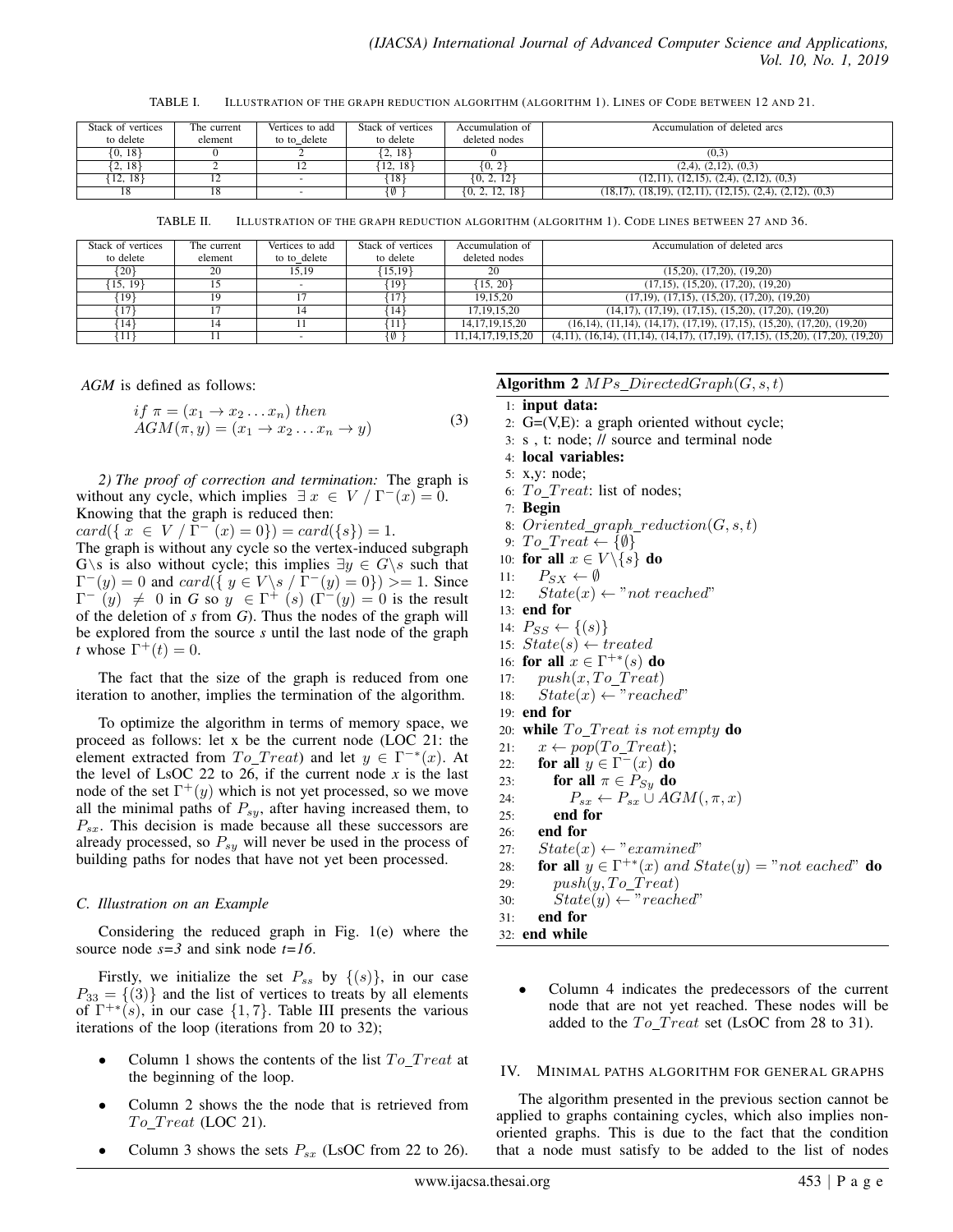TABLE III. ILLUSTRATION OF THE MPS DIRECTEDGRAPH ALGORITHM (ALGORITHM 2). CODE LINES BETWEEN 20 AND 32.

| Contents of        | Current         | $P_{s}y/y \in \Gamma^+(x)$ |                        | Paths set                                                                                                                                   | Vertices to add |
|--------------------|-----------------|----------------------------|------------------------|---------------------------------------------------------------------------------------------------------------------------------------------|-----------------|
| To Treat           | node(x)         | $\overline{P}_{sy}$ to     | $P_{sy}$ to move       |                                                                                                                                             | to To_Treat     |
|                    |                 | duplicate                  |                        |                                                                                                                                             |                 |
| $\{1, 7\}$         |                 | $P_{3,3}$                  |                        | $P_{3,3} = \{(3)\}; P_{3,1} = \{(3,1)\}\$                                                                                                   |                 |
| $\{4, 7\}$         | 4               |                            | $P_{3.1}$              | $P_{3,3} = \{(3)\}; P_{3,1} = \{\}; P_{3,4} = \{(3,1,4)\}\$                                                                                 |                 |
| ${5,7}$            | 5               |                            | $P_{3,4}$              | $P_{3,3} = \{(3)\}; P_{3,1} = \{\}; P_{3,4} = \{\}; P_{3,5} = \{(3,1,4,5)\}$                                                                |                 |
| $\overline{\{7\}}$ | 7               |                            | $P_{3,3}$              | $P_{3,3} = \{\}; P_{3,1} = \{\}; P_{3,4} = \{\}; P_{3,5} = \{(3,1,4,5), P_{3,7} = \{(3,7)\}\}$                                              | 6               |
| $\overline{\{6\}}$ | 6               | $P_{3.5}, P_{3.7}$         |                        | $P_{3,3}=\{\}\;; P_{3,1}=\{\}\;; P_{3,4}=\{\}\;; P_{3,5}=\{(3,1,4,5)\;; P_{3,7}=\{(3,7)\}\;;$                                               | 8               |
|                    |                 |                            |                        | $P_{3.6} = \{(3,7,6), (3,1,4,5,6)\}$                                                                                                        |                 |
| ${8}$              | $\overline{8}$  |                            | $P_{3.7}$ , $P_{3.6}$  | $P_{3,3} = \{\}; P_{3,1} = \{\}; P_{3,4} = \{\}; P_{3,5} = \{(3,1,4,5)\}; P_{3,7} = \{\}; P_{3,6} = \{\};$                                  | 9               |
|                    |                 |                            |                        | $P_{3.8} = \{(3,7,6,8), (3,1,4,5,6,8), (3,7,8)\}$                                                                                           |                 |
| ${9}$              | 9               |                            | $P_{3,8}$              | $P_{3,3}=\{\}\;; P_{3,1}=\{\}\;; P_{3,4}=\{\}\;; P_{3,5}=\{(3,1,4,5)\}; P_{3,7}=\{\}\;; P_{3,6}=\{\}\;; P_{3,8}=\{\}\;;$                    | 10              |
|                    |                 |                            |                        | $P_{3.9} = \{(3,7,6,8,9), (3,1,4,5,6,8,9), (3,7,8,9)\}$                                                                                     |                 |
| ${10}$             | $\overline{10}$ | $P_{3,9}$                  | $P_{3.5}$              | $P_{3,3}=\{\}; P_{3,1}=\{\}; P_{3,4}=\{\}; P_{3,5}=\{\}; P_{3,7}=\{\}; P_{3,6}=\{\}\;; P_{3,8}=\{\};$                                       | 13              |
|                    |                 |                            |                        | $P_{3,9} = \{(3,7,6,8,9), (3,1,4,5,6,8,9), (3,7,8,9)\}; P_{3,10} = \{(3,1,4,5,10), (3,7,6,8,9,10),$                                         |                 |
|                    |                 |                            |                        | (3,1,4,5,6,8,9,10), (3,7,8,9,10)                                                                                                            |                 |
| ${13}$             | 13              |                            | $P_{3.9}$ , $P_{3.10}$ | $P_{3,3} = \{\}; P_{3,1} = \{\}; P_{3,4} = \{\}; P_{3,5} = \{\}; P_{3,7} = \{\}; P_{3,6} = \{\}; P_{3,8} = \{\}; P_{3,9} = \{\};$           | 16              |
|                    |                 |                            |                        | $P_{3,10} = \{ \}$ ; $P_{3,13} = \{ (3,1,4,5,10,13), (3,7,6,8,9,10,13), (3,1,4,5,6,8,9,10,13), (3,7,8,9,10,13) \}$                          |                 |
|                    |                 |                            |                        | $(3,7,6,8,9,13), (3,1,4,5,6,8,9,13), (3,7,8,9,13)$                                                                                          |                 |
| ${16}$             | 16              |                            | $P_{3,13}$             | $P_{3,3}=\{\}\;; P_{3,1}=\{\}\;; \overline{P_{3,4}=\{\}\;; P_{3,5}=\{\}\;; P_{3,7}=\{\}\;; P_{3,6}=\{\}\;; P_{3,8}=\{\}\;; P_{3,9}=\{\}\;;$ |                 |
|                    |                 |                            |                        | $P_{3,13} = \{\}, P_{3,16} = \{(3,1,4,5,10,13,16), (3,7,6,8,9,10,13,16), (3,1,4,5,6,8,9,10,13,16),$                                         |                 |
|                    |                 |                            |                        | $(3,7,8,9,10,13,16)$ , $(3,7,6,8,9,13,16)$ , $(3,1,4,5,6,8,9,13,16)$ , $(3,7,8,9,13,16)$                                                    |                 |

to be processed (the nodes whose predecessors are already processed) is not necessarily verified at each iteration. To overcome this problem, we propose to keep the same principle in its general philosophy; that is, the construction of the set of minimal paths between two given nodes *s* and *t* is done starting from nodes *s*, then these neighbors, then the neighbors of the neighbors, until the processing of the final node *t*. During the process of treatment, we pass from a node to its successors even that all their predecessors are not yet processed.

The problem: knowing that the construction of the set of paths  $P_{sx}$  for a given node x, is made from the sets of paths of these predecessors, when creating  $P_{sx}$  for a given node  $x \in V \setminus \{s, t\}$ , it is possible that there are nodes in  $\Gamma^{-}(x)$  that are not yet processed; therefore,  $P_{sx}$  will not be complete (it does not contain all minimal paths from *s* to *x*).

Suggestion: to complete the set of minimal paths of a node x, we propose to update it as soon as we process a node that belongs to  $\Gamma^{-}(x)$ . The details of update procedure are given in the next section. It is a backtracking to update the already processed nodes.

To optimize the memory space, we propose to adopt the principle used in the algorithm introduced in the previous section; if the current node *x* is the last node of the set  $\Gamma^+(y)$ which is not yet processed, then we move all the minimal paths of  $P_{sy}$ , after increasing them, to  $P_{sx}$ , but for a given node *x*, if all its successors are already processed, the set  $P_{sx}$  will never be displaced from this node to one of these successors (because according to the hypothesis, they are already processed). To illustrate this, consider the graph given in Fig. 1(c), if the order of treatment of the nodes is 1, 2, 3, 4, 5 then 6, then the set of minimal paths  $P_{S3}$  cannot be moved from  $P_{S3}$  to  $P_{S1}$ because node *1* is processed before *3*. This implies a problem of optimization of the memory space. To solve this problem, at each iteration we will select from the set  $To_Treat$  (LOC 21) the node that has the largest distance to *t*. The algorithm we used for the determination of distances to the sink is given in subsection 4.B.

#### *A. Update Process*

At the moment of processing a given node *x*, from LOC *22* to LOC *26*, it is possible that there exist among its

## Algorithm 3  $MPs\_GeneralGraph(G, s, t)$

- 1: input data:
- 2: G=(V,E): a graph oriented without cycle;
- 3: s , t: node; // source and terminal node
- 4: local variables:
- 5: x,y: node;
- 6:  $To Treat:$  list of nodes;
- 7: Begin
- 8:  $GeneralGraphReduction(G, s, t)$
- 9:  $To_Treat \leftarrow \{\emptyset\}$
- 10: for all  $x \in V \backslash \{s\}$  do
- 11:  $P_{SX} \leftarrow \emptyset$
- 12:  $State(x) \leftarrow "not reached"$
- 13: end for
- 14:  $P_{SS} \leftarrow \{(s)\}$
- 15:  $State(s) \leftarrow treated$
- 16: for all  $x \in \Gamma^+(s)$  do
- 17:  $push(x, To_Treat)$
- 18:  $State(x) \leftarrow "reached"$
- 19: end for
- 20: while  $To_Treat$  is not empty do
- 21:  $x \leftarrow pop(To_Treat);$  the element whose distance from t is greater
- 22: for all  $y \in \Gamma^{-*}(x)$  do
- 23: for all  $\pi \in P_{Su}$  do
- 24:  $P_{sx} \leftarrow P_{sx} \cup AGM(,\pi,x)$
- 25: end for
- 26: end for
- 27:  $State(x) \leftarrow "examined"$
- 28: **for all**  $y \in \Gamma^+(x)$  and  $State(y) = "not reached"$  **do**
- 29:  $push(y, To_Treat)$
- 30:  $State(y) \leftarrow "reached"$
- 31: end for
- 32: **for all**  $y \in \Gamma^+(x)$  and  $State(y) \neq "not reached"$  **do**
- 33:  $update(y, x, card(P_{sx}), \{y\}, \{x\})$
- 34: end for
- 35: end while

predecessors nodes that are not yet reached. In this case, the treatment of *x* will be made only based on the elements of  $\Gamma^{-*}(x)$ . The updating process is the operation that completes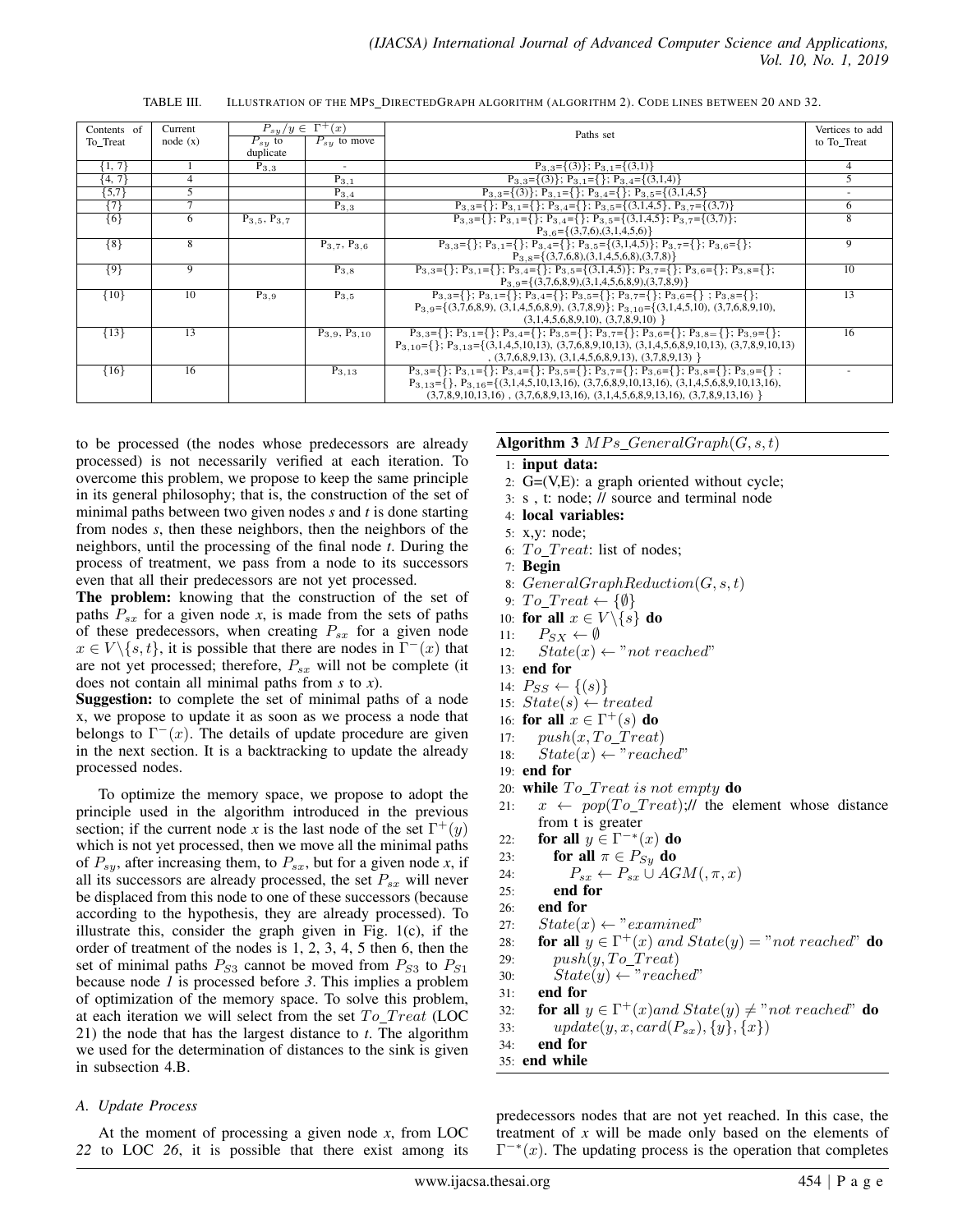all the minimal paths of a node *x* as soon as a node of its predecessors has just been processed or updated. In the worst case, the case where the graph is strongly connected, the overall number of execution of the update process is equal to 1+2+...+(|V|−2) = (|V|−3)(|V|−2)/2 (no update after the first iteration, only one update after the second iteration, ...,  $(|V| - 2)$  update after the iteration  $(V - 1)$ ).

The nodes of the sub-graph already processed will be updated from the list of the current node paths using a list of suffixes representing the different possibilities of reaching these nodes from current node. These suffixes will be used in the phase of increasing paths. To determine these suffixes, we will explore the sub-graph already processed starting from the current node. In the beginning, the suffix is initialized by null. Before the update process is executed on a given node x, the suffix is first incremented by x.

In order to optimize the update algorithm, we consider the following assertions:

- 1) The updates of the successors of a given node x will be made only based on the new paths added to  $P_{SX}$ .
- 2) During the update process (the exploration of subgraph already processed), we do not pass from a node, denoted by x, to these successors only if  $P_{SX}$  was powered by new paths.
- 3) In the update process, if all the successors of a node to update are already processed, it is obvious that the update of this node is useless, since it will not contribute any more in the process of determination of the  $P_{ST}$  because all their successors are already processed. It is also obvious that the exploration of the already processed sub-graph must continue in order to explore all the active nodes; The purpose of the update process is to update the active nodes only.

# *Proof*

Assertion 1: let *c* be the processed node, *x* a successor of *c*, and *y* a successor of *x*, where  $x \in \Gamma^{-*}(c)$  and  $y \in \Gamma^{-*}(x)$ . Node  $x$  will be updated from  $P_{SC}$  paths which do not pass through  $x$ . The y node will be updated from  $P_{SC}$  paths which do not pass through *x* and *y*, i.e. the paths that have already been added to  $P_{SX}$  and do not pass through *y*.

Assertion 2: if the node x has not been fed by other paths, forcing these successors will not be powered too (result of assertion 1). It is therefore useless to continue the update process.

Assertion 3: already justified.

In the last assertion, the finalized nodes will not be updated, which will allow us to optimize the memory space, but in this case, the exploration of sub-graph already processed will be maximum, that on is the one hand. On the other hand, the updating of the active nodes, in most cases, will be done directly from the list of current node paths (the node from which we started the exploration of the already processed sub-graph), and this is very expensive. To avoid useless explorations, during the process of updating the list of y-node paths from the list of x-node paths, if the node  $y$  is active, then we update  $P_{SY}$ from paths of  $P_{SX}$ . Otherwise, we do a simple swap of the

paths of  $P_{SX}$  while moving the paths that can be added to  $P_{SY}$  ( $P_{SX}$  paths which do not pass through the node *y*) at the beginning of  $P_{SX}$ . In the latter case, the updating process is continued if at least one permutation operation takes place. For more details, see update procedure given in Algorithm 4.

| Algorithm 4 $update(x, y, n, suffix, TMA)$                            |
|-----------------------------------------------------------------------|
| 1: description of input data:                                         |
| This procedure will update the $P_{sx}$ from the n first paths        |
| of $P_{su}$ .                                                         |
| $suffix$ is a sequence of nodes used in the path augmen-              |
| tation phase.                                                         |
| $TMA$ is the set of nodes already traversed from the                  |
| beginning of update process                                           |
| 2: local variables:                                                   |
| 3: nbre: Integer;                                                     |
| 4: Begin                                                              |
| if $Psx \neq \{\emptyset\}$ then<br>5:                                |
| $nbre \leftarrow 0$<br>6:                                             |
| for all $\pi$ in the first n paths of Psy do<br>7:                    |
| element<br>of<br>$\{suffix$<br>if<br>8:<br>n o<br>U                   |
| ${x}$ } does not appear in $\pi$ then                                 |
| $P_{sx} \leftarrow P_{sx} \cup AGM(\pi, \{suffix \cup \{x\}\})$<br>9: |
| $nbre + +$<br>10:                                                     |
| end if<br>11:                                                         |
| end for<br>12:                                                        |
| if $n \neq 0$ then<br>13:                                             |
| for all $zin\Gamma^+(x)$ do<br>14:                                    |
| if $State(z) = "reached"$ and $z \notin TMA$ then<br>15:              |
| $update(z, x, nbre, \{x\}, TMA \cup \{x\})$<br>16:                    |
| end if<br>17:                                                         |
| end for<br>18:                                                        |
| end if<br>19:                                                         |
| 20: else                                                              |
| $nbre \leftarrow 0$<br>21:                                            |
| for all $\pi$ in the first n paths of Psy do<br>22:                   |
| of<br>element<br>$\{suffix$<br>if<br>n o<br>U<br>23:                  |
| $\{x\}$ does not appear in $\pi$ then                                 |
| $MovePathAtBeginning(\pi, Py)$<br>24:                                 |
| $nbre++$<br>25:                                                       |
| end if<br>26:                                                         |
| end for<br>27:                                                        |
| if $n \neq 0$ then<br>28:                                             |
| for all $z$ in $\Gamma^+(x)$ do<br>29:                                |
| if $State(z) = "reached"$ and $z \notin TMA$ then<br>30:              |
| $update(z, x, nbre, \{x\}, TMA \cup \{x\})$<br>31:                    |
| end if<br>32:                                                         |
| end for<br>33:                                                        |
| end if<br>34:                                                         |
| 35: <b>end if</b>                                                     |

# *B. The Distance between Node Pair*

In graph theory, the distance between two nodes of a graph is the length (in number of edges) of a shorter path between these two nodes. The calculation of this distance can be done by a simple BFS (Breadth First Search) algorithm proceeding as follows: the starting node will be initialized by *0*. During the process "graph traversal", each node *x* reached from a given node *y* will have the distance of *y* plus one. Another technique for calculating node distances from *t* can be found in [9]. In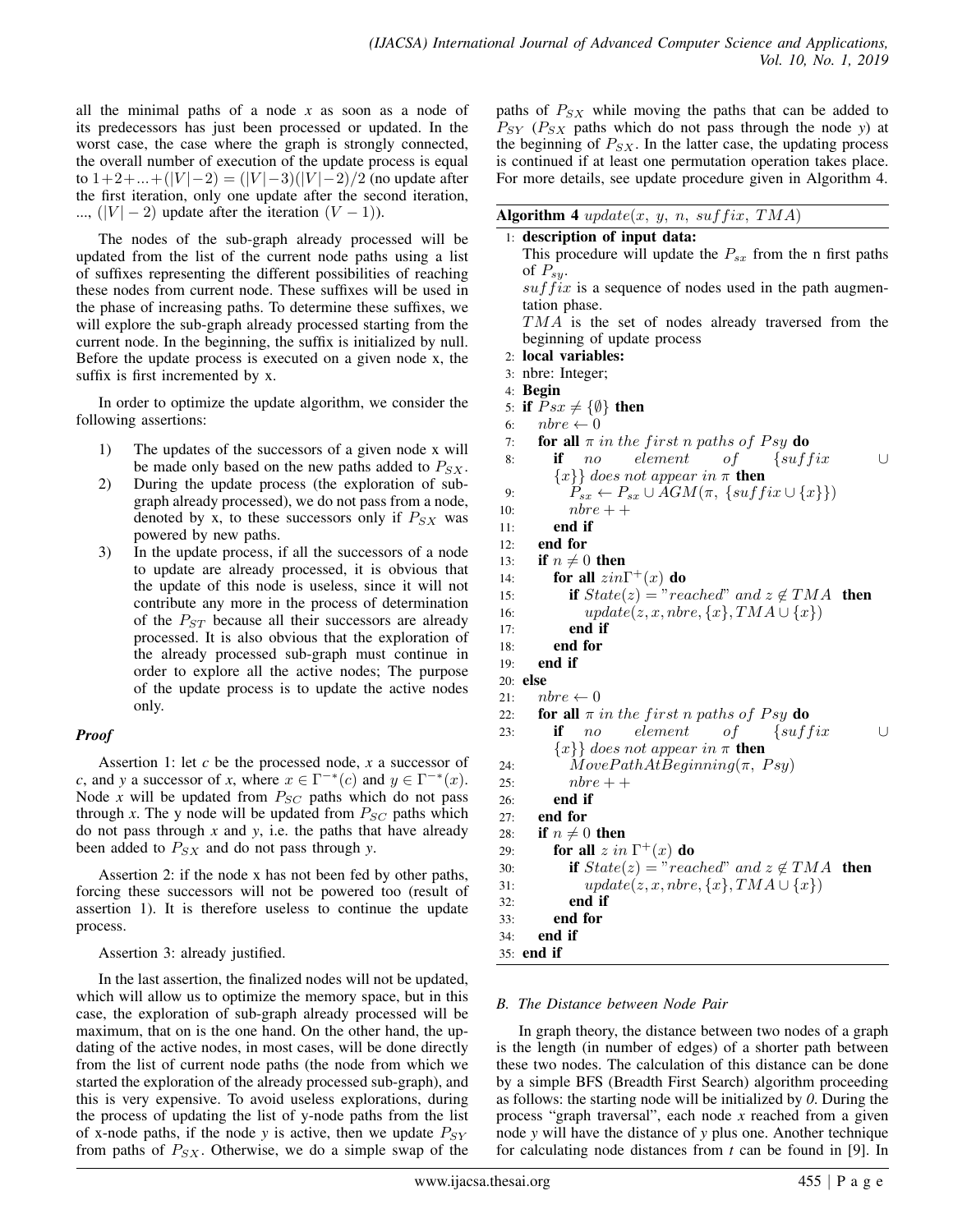this work, we used the *BFS* algorithm to determine the distance of each node from the sink.

# *C. Undirected Graph Reduction*

The reduction of the graphs used in this part consists only of eliminating the arcs outgoing from sink  $t \{(t, y) \in E\}$ and the incoming arcs to the source  $s \{(x, s) \in E\}$ . The justification for this treatment is already given in section 1.3.3.

# *D. A Numerical Illustration of Minimal Paths Algorithm for General Network*

Consider the reduced graph of Figure 1.c with  $s = 0$  and t  $= 6.$ 

**Initialization**  $P_{sx} = \{\emptyset\}$  for x=1, 2, 3, 4, 5, and 6.  $P_{SS} = P_{00} = \{(0)\}\$ *LsOC from 16 to 19:*  $To\_Treat \leftarrow \{3, 1, 2\}, State[3] \leftarrow reached,$  $State[1] \leftarrow reached, State[2] \leftarrow reached$ Graph exploration

# Iteration N1:

LOC 21: we retrieve node 3 from To\_Treat (element whose distance to the sink is the largest).  $To_Treat$  becomes  $\{1, 2\}$ . LsOC 22 to 26: feeding of  $P_{S3}$  by the elements  $P_{SX}$  where x in  $\Gamma$ <sup>-</sup>(3) which are already processed and which are in our case  $\{P_{00}\}\text{. } P_{S3}$  becomes  $\{(0,3)\}\text{.}$ 

LOC 27:  $State[3] \leftarrow examined$ .

LsOC from 28 to 31: all successors of 3 are already reached, so no item will be added to  $To$   $Treat.$ 

LsOC from 32 to 34: since  $\Gamma^{-*}(3) = \{ \emptyset \}$ , there is no update to make.

# Iteration N2:

LOC 21: we retrieve node 1 from  $To_Treat$ .  $To_Treat$ becomes {2}.

LsOC from 22 to 26: feeding of  $P_{S1}$  by the elements of  $\Gamma^{-}(1)$ which are already processed and which are, in our case:

- node 3: since  $\Gamma^{+nt}(3) = \{1\}$ ,  $P_{S3}$  will be moved after increase to  $P_{S1}$ .  $P_{S1}$  becomes  $\{(0, 3, 1)\}\$  and  $P_{S3}$  becomes empty. After this operation, the state of node 3 will be changed to finalized  $(State[3] \leftarrow$ Finalized).
- node 0:  $P_{S1}$  becomes  $\{(0,1), (0, 3, 1)\}.$

LOC 27:  $State[1] \leftarrow Examined$ 

LsOC from 28 to 31: feeding of  $To_Treat$  by the successors of node 1 whose state is not reached, in our case node 4 and node 5.  $To$ \_tarit becomes  $\{2, 4, 5\}$ .

LsOC from 32 to 34: call to the update procedure for all element in  $\Gamma^{-*}(1) = \{3\}.$ 

Call N1: update $(3, 1, 2, \{3\}, \{1\})$ 

Since node 3 is finalized, we will move the paths which do not pass through node 3 at the beginning of the  $P_{S1}$  list; Moving of (0, 1) at the beginning of  $P_{S1}$ .  $P_{S1}$  becomes {(0,1), (0, 3, 1)}.

Since the set  $\{x \in \Gamma^+(3)/(State[x] = Example]$  $State[x] = finalized$  and  $x \notin \{1, 3\}$  = {0}, there is no recursive call.

# Iteration N3

LOC 21: we retrieve node 2 from  $To_Treat$ .  $To_Treat$ 

becomes  $\{4, 5\}$ .

LsOC from 22 to 26: feeding of  $P_{S2}$  by the elements of  $\Gamma^{-}(2)$ which are already processed and which are, in our case:

- node 0: since  $\Gamma^{+nt}(0) = 2$ ,  $P_{S0}$  will be moved after increase to  $P_{S2}$ .  $P_{S2}$  becomes  $\{(0, 2)\}$  and  $P_{S0}$  becomes empty. After this operation, the state of node 0 will be changed to finalized  $(State[0] = Finalized)$ .
- node 1:  $P_{S2}$  becomes  $\{(0,1,2), (0,3,1,2), (0, 2)\}.$

LOC 27:  $State[2] \leftarrow Examined$ 

LsOC from 28 to 31: all successors of 2 are already reached, so no item will be added to  $To\_Treat$ .

LsOC from 32 to 34: call to the update procedure for all element in  $\Gamma^{-*}(2) = 1$ .

Call N 1: Update $(1, 2, 3, \{1\}, \{2\})$ 

Since node 1 is active,  $P_{S1}$  will be updated from  $PS2$  paths.  $P_{S1}$  becomes  $\{(0, 2, 1), (0, 3, 1), (0,1)\}$  (number of paths added is 1).

Since the set  $\{x \in \Gamma^+(1) / (State[x] = Example] \}$  $State[x] = finalized$  and  $x \notin \{1, 2\}\} = \{3\}$ , we'll make the following recursive call: [call N 1.1:Update  $(3, 1, 1, \{3\})$ ,  $\{2,1\}\}.$ 

Call N 1.1: Update $(3, 1, 1, \{3\}, \{2, 1\})$ 

Since node 3 is finalized, we will move the paths of  $P_{S1}$  (only the first path that was added to PS1 during the last update is affected by this operation) which do not pass through the node 3 at the beginning.

Moving of  $(0, 2, 1)$  to the beginning.  $P_{S1}$  becomes  $\{(0, 2, 1),\}$  $(0,1), (0, 3, 1)$ .

Since the set  $\{x \in \Gamma^+(3)/\text{(State}[x] = Example of x) \}$  $State[x] = finalized$ ) and  $x \notin \{1, 2, 3\}$  is empty, then there is no recursive call.

## Iteration N4

LOC 21: we retrieve node 4 from  $To_Treat$ .  $To_Treat$ becomes {5}.

LsOC from 22 to 26: feeding of PS4 by the elements of  $\Gamma^{-}(4)$ which are already processed and which are, in our case:

node 1:  $P_{S4}$  becomes  $\{(0,2,1,4), (0, 1, 4), (0,3,1,4)\}.$ 

LOC 27:  $State[4] \leftarrow Examined$ 

LsOC form 28 to 31: feeding of  $To_Treat$  by the successors of node 4 whose state is not reached, in our case, node 6.  $To\_tarit$  becomes  $\{5, 6\}.$ 

LsOC from 32 to 34: call to the update procedure for all element in  $\Gamma^{-*}(4) = \{1\}.$ 

Call N1: Update $(1, 4, 3, \{1\}, \{4\})$ 

Since node 1 is active,  $P_{S1}$  will be updated from  $P_{S4}$  paths.All  $P_{S4}$  paths go through node 1, so no  $P_{S4}$  path can be added to  $P_{S1}$  and therefore no recursive update call.

## Iteration N5

LOC 21: we retrieve node 5 from  $To_Treat$ .  $To_Treat$ becomes  $\{6\}.$ 

LsOC from 22 to 26: feeding of  $P_{S5}$  by the elements of  $\Gamma$ <sup>-</sup>(5) which are already processed and which are, in our case:

• node 2: since  $\Gamma^{+nt}(2) = 5$ ,  $P_{S2}$  will be moved after increase to  $P_{S5}$ .  $P_{S5}$  becomes {(0,1,2,5), (0,3,1,2,5),  $(0,2,5)$ } and  $P_{S2}$  becomes empty. After this operation, the state of node 2 will be changed to finalized  $(State[2] \leftarrow Finalized).$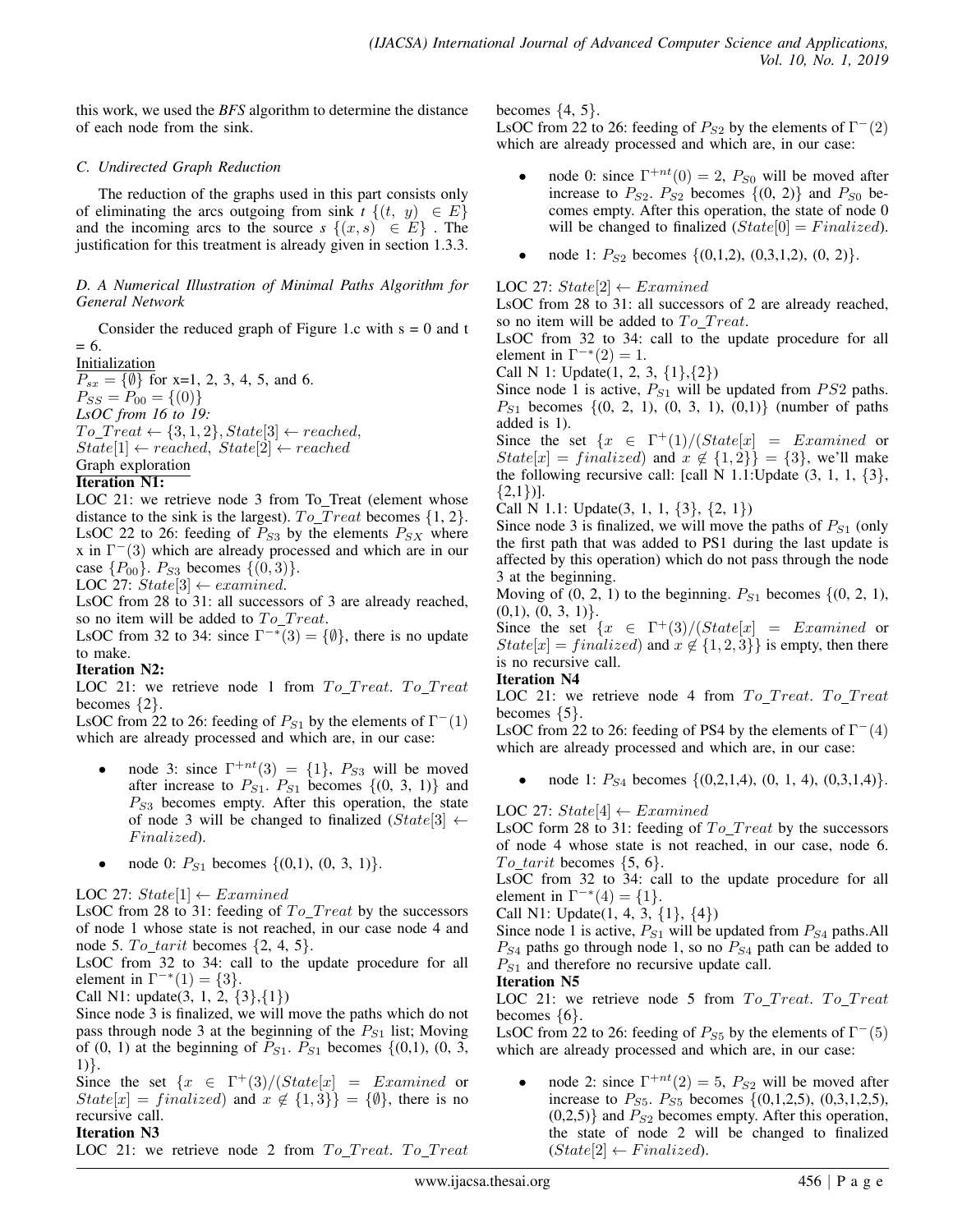node 4:  $P_{S5}$  becomes  $\{(0,2,1,4,5), (0, 1, 4,5),$  $(0,3,1,4,5), (0,1,2,5), (0,3,1,2,5), (0,2,5)$ .

LOC 27:  $State[5] = Examined$ 

LsOC from 28 to 31: all successors of 5 are already reached, so no item will be added to  $To_Treat$ .

LsOC from 32 to 34: call to the update procedure for all element in  $\Gamma^{-*}(5) = 2,4$  [call1:Update(2,5,6,{2}, {5}), call2:Update(4, 5,6,{4},{5})].

Call N1: Update(2, 5, 6, {2},{5})

Since node 2 is finalized, we will move the paths of  $P_{S5}$  which do not pass through the node 3 at the beginning.

Moving of  $(0, 1, 4, 5)$  to the beginning of  $P_{S_5}$ .  $P_{S_5}$  becomes {(0, 1, 4,5), (0,2,1,4,5), (0,3,1,4,5), (0,1,2,5), (0,3,1,2,5),  $(0,2,5)$ 

Moving of  $(0,3,1,4,5)$  to the beginning of  $P_{S5}$ .  $P_{S5}$  becomes {(0,3,1,4,5), (0, 1, 4,5), (0,2,1,4,5), (0,1,2,5), (0,3,1,2,5),  $(0,2,5)$ .

Since the number of displacements is different from zero (equal to 2) and since the set  $\{x \in \Gamma^+(2) / (State[x])\}$ Examined or  $State[x] = finalized$  and  $x \notin \{5, 2\}\} = \{1\},\$ then we will make the following recursive call: [Update (1, 5, 2, {2,1}, {5,2})].

Call N1.1: Update(1, 5, 2,  $\{2,1\}, \{5,2\}$ ).

Since node 1 is finalized, we will move, among the first two paths of  $P_{S_5}$ , the paths that do not contain node 1 to the beginning of  $P_{S5}$ .

The first two paths of  $P_{S5}$  go through node 1, so none of them can be added to  $P_{S1}$  and therefore no recursive sub call. Call N2: Update $(4, 5, 6, \{4\}, \{5\})$ 

Since node 4 is active,  $P_{S4}$  will be updated from  $P_{S5}$   $P_{S4}$ becomes {(0,2,5,4), (0,3,1,2,5,4), (0,1,2,5,4), (0,2,1,4), (0, 1, 4),  $(0,3,1,4)$  (number of paths added is 3)

Since the set  $\{x \in \Gamma^{\ddagger}(4)/(State[x] = Example]$  $State[x] = finalized$  and  $x \notin \{5, 4\} = \{1\}$ , then we will make the following recursive call 2.1: [Update  $(1, 4, 3, \{1\})$ ,  $\{5,4\}$ ].

Call N2.1: Update $(1, 4, 3, \{1\}, \{5,4\})$ .

Since node 1 is finalized, we will move, among the three paths of  $P_{S4}$ , the paths that do not contain node 1 to the beginning of  $P_{S4}$ .

Moving of  $(0,2,5,4)$  to the beginning of  $P_{S4}$ .  $P_{S4}$  becomes {(0,2,5,4), (0,3,1,2,5,4), (0,1,2,5,4), (0,2,1,4), (0, 1, 4),  $(0,3,1,4)$ 

Since the displacement number is different from zero (equal to 1) and since the set  $\{x \in \Gamma^+(1) / \left( State[x] = Examined \}$ or  $State[x] = finalized$  and  $x \notin \{5, 4, 1\}\} = \{3, 2\}$ , then we will make the following recursive calls: [Update (3, 4, 1,  $\{1,3\}, \{5,4,1\})$  and Update  $(2, 4, 1, \{1,2\}, \{5,4,1\})$ ].

Call N2.1.1: Update $(3, 4, 1, \{1,3\}, \{5,4,1\})$ 

Since node 3 is finalized, we will move, among the first path of  $P_{S4}$ , the paths that do not contain node 3 to the beginning of  $P_{S4}$ . Moving of (0,2,5,4) to the beginning of  $P_{S4}$ .  $P_{S4}$ becomes {(0,2,5,4), (0,3,1,2,5,4), (0,1,2,5,4), (0,2,1,4), (0,1,4),  $(0,3,1,4)$  Since the set  $\{x \in \Gamma^+(3)/(State[x] = Examined\})$ or  $State[x] = finalized$  and  $x \notin \{5, 4, 1\}$  is empty, then there is no recursive call.

Call N2.1.2: Update $(2, 4, 1, \{1,2\}, \{5,4,1\})$ 

Since node 2 is finalized, we will move, among the first path of  $P_{S4}$ , the paths that do not contain node 2 to the beginning of  $P_{S4}$ .

The first path of  $P_{S4}$  goes through 2 so no movement will be

made. Therefore no recursive sub call.

Iteration N6

LOC 21: we retrieve node 6 from  $To_Treat$ .  $To_Treat$ becomes  $\{\emptyset\}.$ 

LsOC from 22 to 26: feeding of  $P_{S6}$  by the elements of  $\Gamma^{-}(6)$ which are already processed and which are, in our case:

- node 4: since  $\Gamma^{+nt}(4) = \{6\}$ ,  $P_{S4}$  will be moved after increase to  $P_{S9}$ .  $P_{S9}$  becomes  $\{(0,2,5,4,6),$  $(0,3,1,2,5,4,6), (0,1,2,5,4,6), (0,2,1,4,6), (0,1,4,6),$  $(0,3,1,4,6)$  and  $P_{S4}$  becomes empty. After this operation, the state of node 4 will be changed to finalized (State  $[4]$  = Finalized).
- node 5: since  $\Gamma^{+nt}(5) = \{6\}$ ,  $P_{S5}$  will be moved after increase to  $P_{S9}$ .  $P_{S9}$  becomes  $\{(0,3,1,4,5,6),\}$  $(0, 1,4,5,6), (0,2,1,4,5,6), (0,1,2,5,6), (0,3,1,2,5,6),$  $(0,2,5,6), (0,2,5,4,6), (0,3,1,2,5,4,6), (0,1,2,5,4,6),$  $(0,2,1,4,6)$ ,  $(0,1,4,6)$ ,  $(0,3,1,4,6)$ } and  $P_{S5}$  becomes empty. After this operation, the state of node 5 will be changed to finalized (State  $[5]$  = Finalized).

# LOC 27:  $State[6] = Examine$

LsOC from 28 to 31: all successors of 6 are already reached, so no items will be added to  $To\_Treat$ .

LsOC from 32 to 34: since the destination node has been processed, the program stops at this point.

Paths found: {(0, 3, 1, 4, 5, 6), (0, 1, 4, 5, 6), (0, 2, 1, 4, 5, 6), (0, 1, 2, 5, 6), (0, 3, 1, 2, 5, 6), (0, 2, 5, 6), (0, 2, 5, 4, 6), (0, 3, 1, 2, 5, 4, 6), (0, 1, 2, 5, 4, 6), (0, 2, 1, 4, 6), (0, 1, 4, 6), (0, 3, 1, 4, 6)}

# V. COMPLEXITY ANALYSIS

*A. Enumeration of Minimal Paths in an Oriented Graph without Cycles (Algorithm 1 and 2)*

For the graph reduction algorithm (Algorithm 1), the execution time depends on the number of nodes to be deleted; in the worst case  $O(|V| - 2)$ . The memory space used by the algorithm is in the order of  $O(2 * (|V| - 1))$  with respect to one input list  $O(V-1)$ , one list of nodes to delete  $O(|V|-2)$ .

For the path enumeration algorithm in an oriented graph without cycles (Algorithm 2), the execution time complexity is in the order  $O(|V| + |E|)$ ; each node is visited once  $O(|V|)$ . At each node, the search for successors whose predecessors are already processed runs in  $O(deg(node))$ , which gives  $O(|E|$  in the worst case). Let  $\lambda$  denote the average number of nodes in a MPs, and  $\pi$  denotes the total number of MPs. The memory space required for the execution of the algorithm is  $O(3(|V|-1) + \lambda * \pi)$ , with respect to the buffer memory used for storing paths  $O(\lambda * \pi)$ , one input list  $O(|V| - 1)$ , one list used for storing the items to be processed  $O(|V| - 1)$ , and one list that contains the state of each node  $O(|V| - 1)$ .

*B. Enumeration of Minimal Paths in the General Graph (Algorithm 3 and 4)*

The maximum time complexity, in number of tests, for the minimal paths enumeration algorithms based on BFS/DFS (Breadth First Search / Depth First Search) is  $O(\lambda * \pi + C)$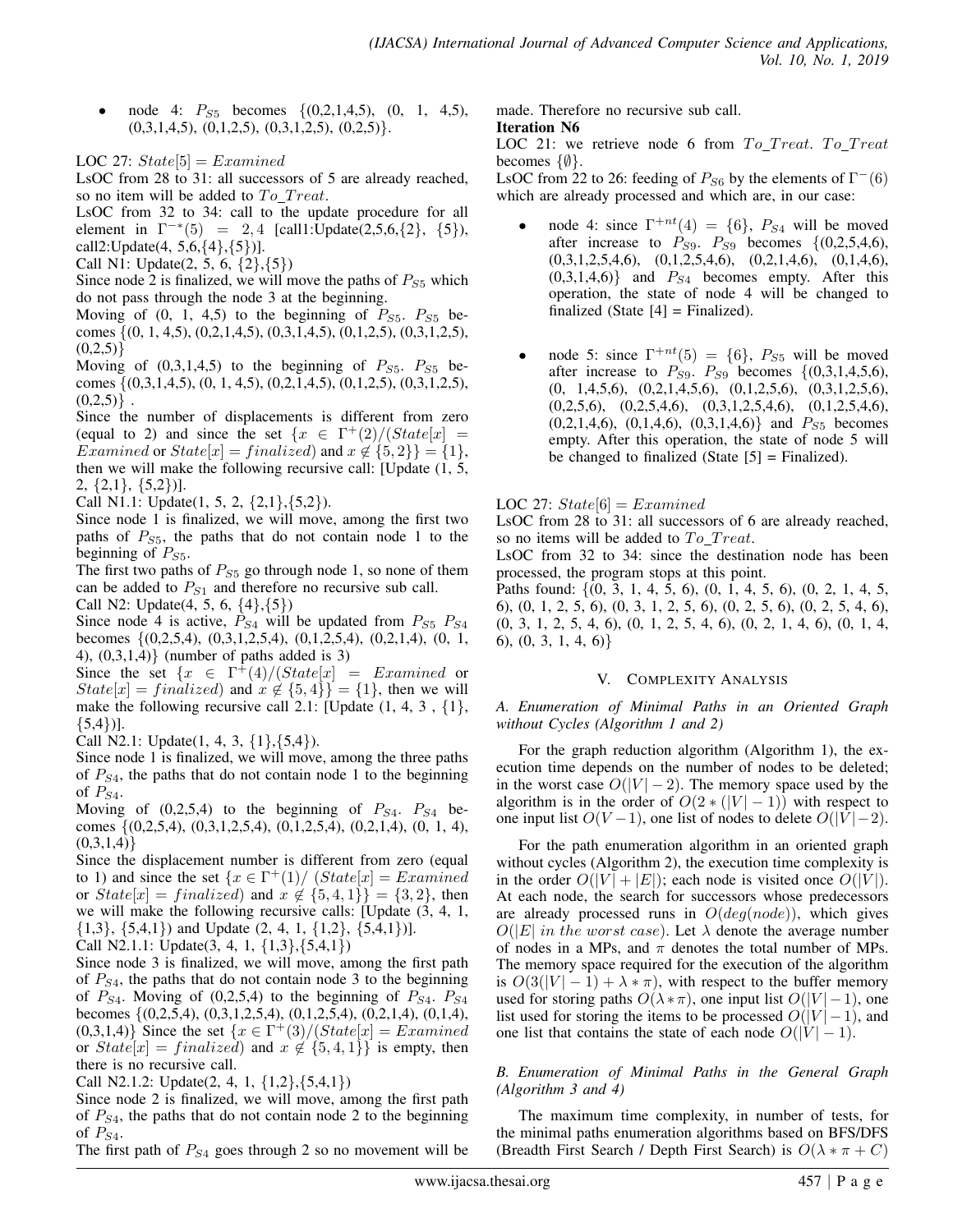where  $\lambda$  indicates the average number of links for each minimal path, and  $\pi$  denotes the total number of minimal paths. This complexity is the result of the exhaustive traversal of all possible branches starting from the source node. This is the case in [21] where the author has used a exhaustive traversal and principle of backtracking which consists of going back as soon as a cycle is detected or when there are no more outgoing neighborhoods. In [9], the same principle is used with the addition of a condition on backtracking. This condition has made it possible to reduce the number of cycles visited, which implies the reduction of number of tests to  $O(\lambda * \pi + \overline{C})$ . In our algorithm, no test is performed when building the  $P_{SX}$  sets from the predecessors. The tests are performed at the update level. In this case, a large number of paths will be built without doing any test. Let  $\bar{\pi}$  be the number of paths built at the update level. Consequently, the time complexity of our algorithm can be written as follows:  $O(\overline{\lambda} * \overline{\pi} + C)$  where  $\overline{\lambda}$  indicates the average number of links for each  $\overline{\pi}$ . The advantage of our algorithm can be seen as follows,  $O(\overline{\lambda} * \overline{\pi}) \ll O(\overline{\lambda} * \pi)$ .

The memory space required by the minimal paths enumeration algorithm (Algorithm 3 and 4)  $O(4|v| + (\lambda * \pi) - 6)$ with respect to one input list  $O(V - 1$  in length), one list used for storing the items to be processed  $O(|V| -$ 1 in the worst case), the buffer memory used for storing paths  $O(\lambda * \pi in length)$ , one list of distances to the terminal  $O(V - 1$  in length), and one list used for storing the suffix  $O(V - 3$  in the worst case), where the suffix is an ordered subset of nodes used in the path-augmentation phase at the update level.

The storage complexity of G. Bai et al's algorithm [9] is  $O(4(|V| - 1))$ , with respect to one input list  $L(|V| - 1)$ 1 in length), one path buffer  $P(|V|$  in the worst case), one distance list  $Q(|V| - 1$  in the worst case), and one distance checking list  $S(|V| - 1$  in the worst case). The time complexity of its algorithm is  $O(\eta * (\pi + c))$ , where c denotes the number of cycles in the network who are visited by its algorithm.

The storage complexity of G. Bai et al's algorithm is less than ours. But in order to compare our algorithm to that of Bai, and not to count the execution time necessary for output immediately each path found (screen display or storage in a file or others), when an minimal path is found, it will be kept in memory until the end of the execution. This makes the memory space necessary for the execution of the Bai algorithm  $O(3(|V|-1)+\lambda*\pi).$ 

## VI. BENCHMARKS AND TEST

## *A. Benchmarks*

To test our algorithm, we have used a set of networks taken in the literature. The network presented in Fig. 2 is taken from [1]. A classical grid network, used in [9], [21], is shown in Fig. 3. We have implemented and tested our algorithm using C language. All tests were performed on a personal computer equipped with CPU being an Intel Core i3 1.7 GHz, and with 4Gb RAM.

In order to compare our method to that of Bai which allows to enumerate all the minimal paths in the general graphs, we used our second algorithm (Algorithm 3) in all the tests we performed.



Fig. 2. The benchmark network used in [21], [9], [27]



Fig. 3. The benchmark network used in [21], [9]

# *B. Comparison with G. Bai et al's Algorithm*

In order to show the effectiveness of our algorithm, we compared it with that of G. Bai [9]. For that, we are interested in the required execution time with respect to different networks. The first test presented in this study is done using the benchmark network given by Luo and Trivedi [27], as shown in Fig. 2. Using the proposed algorithm, the number of minimal paths found is 780, which agrees the result in [9] and in [21]. The execution time for the proposed algorithm and the Bai's algorithm are 0.4320ms and 2.668ms, respectively. The ratio, which is defined as the ratio of the CPU time of the Bai's algorithm to the proposed algorithm, is about 6.1759, indicating that the proposed algorithm is 6.1759 times faster than Bai's algorithm in finding all the minimal paths of the benchmark network.

In the second test, we used the classical grid networks. A typical example of 12 nodes and 17 edges is shown in Fig. 3. On all the networks tested in this experiment, the two algorithms generate the same sets of minimal paths. Fig. 4 shows a comparison of the average CPU times (in milliseconds) of 14 grid networks for the Bai's algorithm, and our second algorithm. In order to illustrate the difference between these two algorithms according to the size of the network, the ratio of the CPU time of the Bai's algorithm over the proposed algorithm is given in Fig. 5. As we can see, as the network size increases, the efficiency of our algorithm increases accordingly.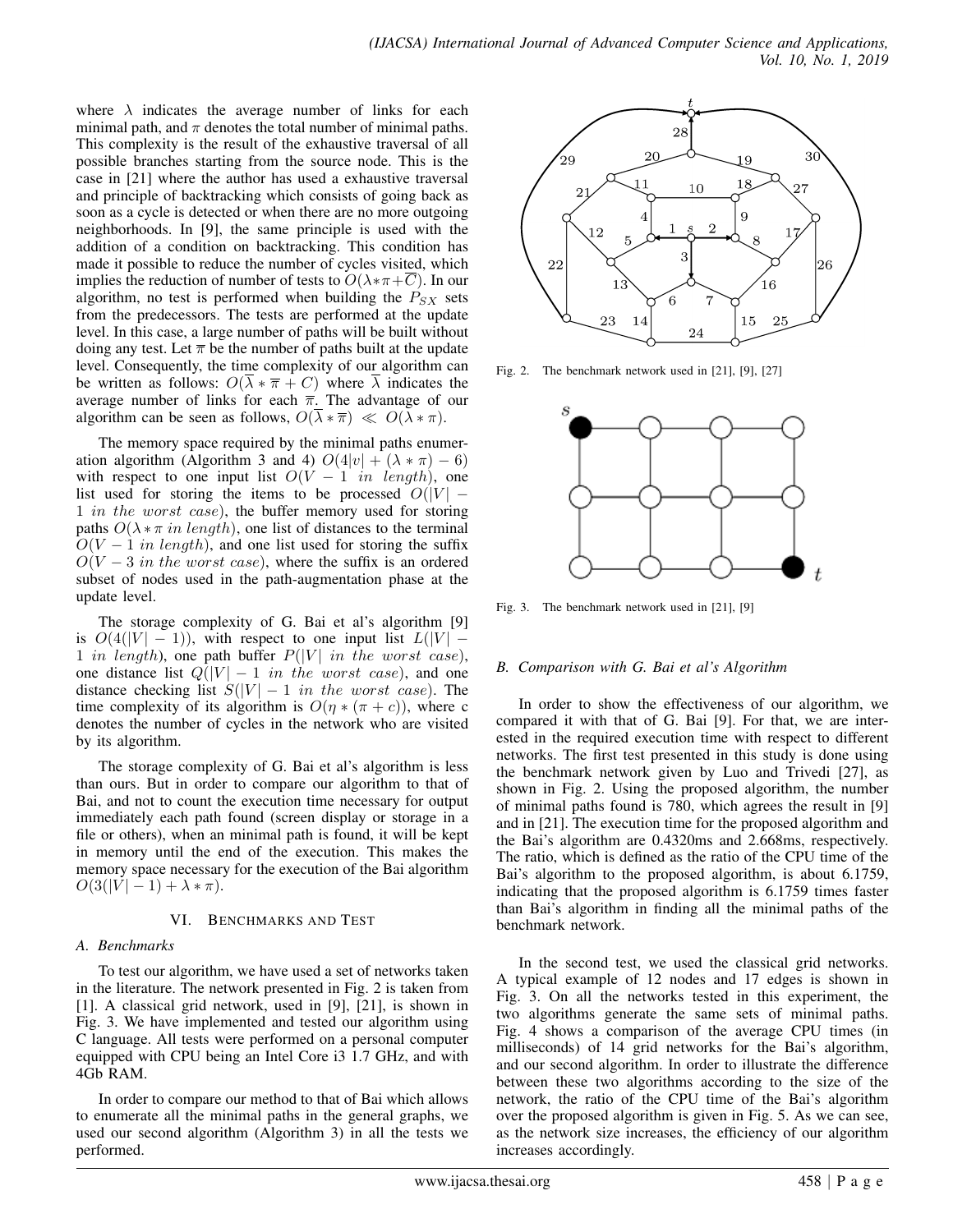

Fig. 4. Comparison of the CPU time of the Bai's algorithm to the proposed algorithm.



Fig. 5. Ratio of the CPU time of the Bai's algorithm to the proposed algorithm.

#### VII. ENUMERATION OF MPS FOR NETWORKS WITH MULTIPLE SOURCE/SINK NODES

As introduced in [28], a multi-terminals network is said to be operative if there exist operating paths between each pair of node (s, t) such that s belongs to the set of source nodes and t belongs to the set of sink nodes.

The simple way to extend the minimal paths enumeration algorithm introduced previously to the multi-terminals' case is to convert the multi-terminals network into a simple binary network. To do this, we can use the classical technique introduced in [28]. The technique is as follows: first, we add two nodes that will play the role of the two terminals in the new network, naming these nodes artificial source and artificial sink. The second step is the addition of artificial direct links from artificial source node to the source nodes. The latest step



Fig. 6. (a): Multi-terminal network (sources  $s = \{1,2\}$  sinks  $t = \{9, 10, 11\}$ ) from [21] and its binary form (b).

consists of adding the artificial direct links from sink nodes to the artificial sink node. Fig. 6 shows the benchmark network from [21] and its transformation. This technique is also used by Bai [9].

To test this technique, we used the network shown in Fig. 6. Using the proposed algorithm, the number of minimal paths found is 145, which agrees with the results in [21] and the same number is obtained using Bai's algorithm. The execution time for the proposed algorithm and the Bai's algorithm are 0.052ms and 0.135ms, respectively, and the ratio is about 2.5961.

## VIII. CONCLUSION

In this paper, we have proposed a new method that finds all the minimal paths in the graph. We started by presenting a version for graphs without cycles. This version was subsequently extended to the general case (oriented, undirected and mixed graphs). We also presented an algorithm for graph reduction. For the case of graphs with multi-terminals, we adopted, as in [21], [9] and others, the method introduced in [28].

The analysis of the complexity of our algorithm and the comparison with that of Bai's algorithm show that the proposed method herein is very efficient.

Another advantage of our algorithm is the possibility to implement a large part of the algorithm, such as update operations, using parallel programming. This will allow us to further improve the effectiveness of our approach.